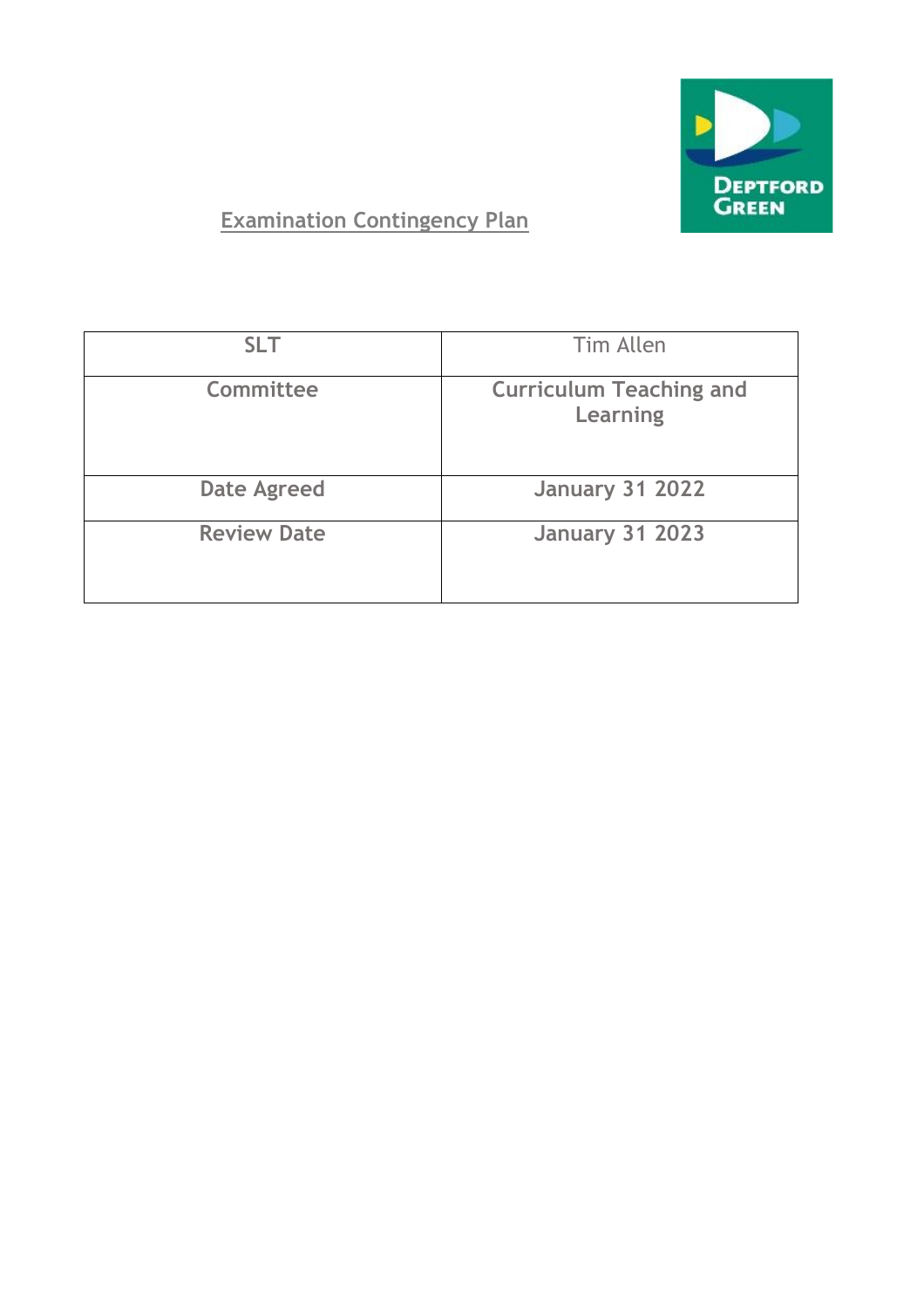## **Contents**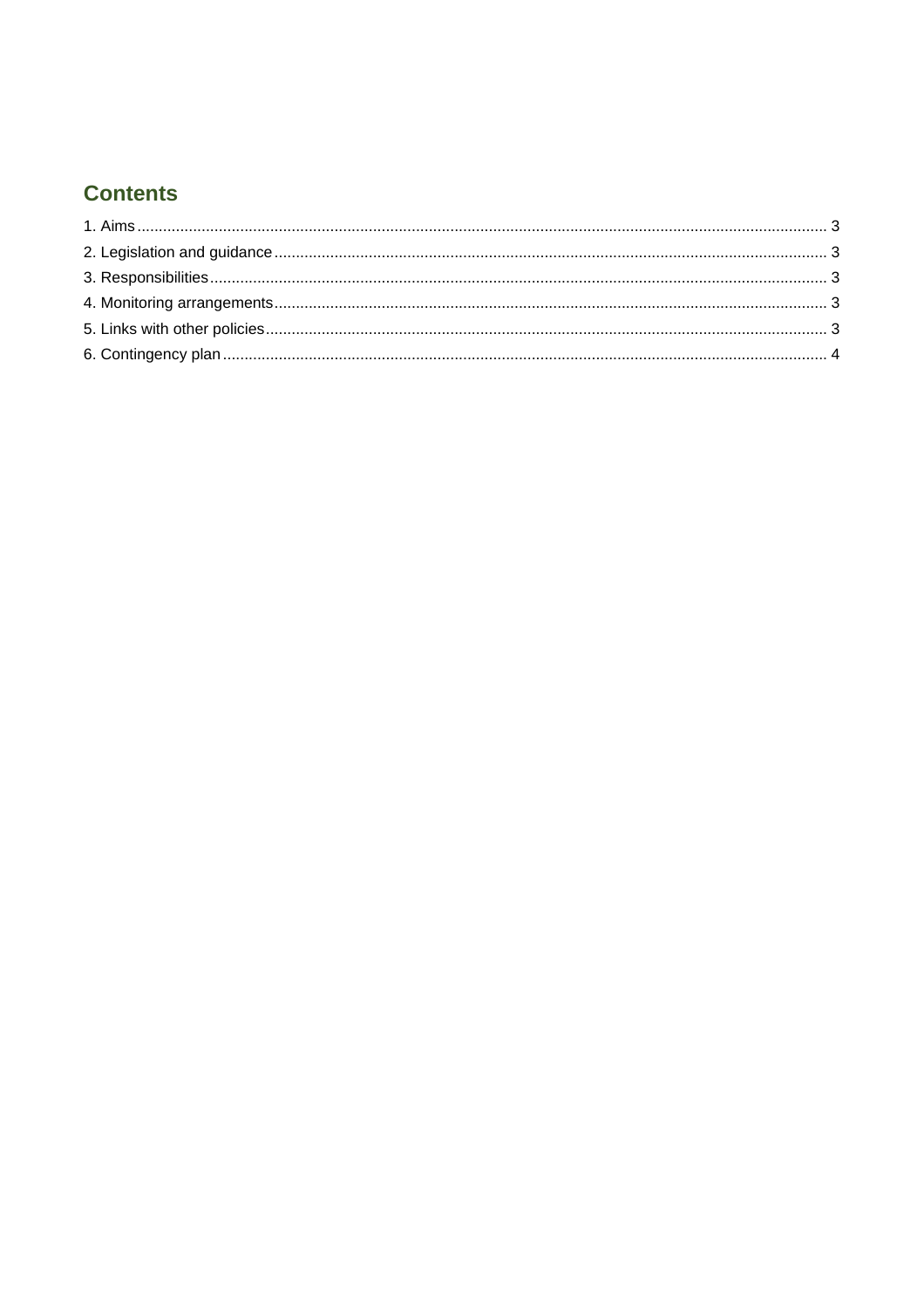### <span id="page-2-0"></span>**1. Aims**

This plan aims to:

- Examine potential risks and issues that could cause disruption to the management and administration of exams
- Mitigate the impact of disruptions by providing actions or procedures to follow

### <span id="page-2-1"></span>**2. Legislation and guidance**

This plan complies with the [Joint Council for Qualifications \(JCQ\) General Regulations for Approved Centres,](https://www.jcq.org.uk/exams-office/general-regulations) which requires all exam centres to have a written examination contingency plan/examinations policy.

It's also based on:

- > Ofqual's quidance on contingency planning
- > JCQ's [joint contingency plan](https://www.jcq.org.uk/exams-office/general-regulations/notice-to-centres--exam-contingency-plan)

#### <span id="page-2-2"></span>**3. Responsibilities**

#### **3.1 Head of centre**

The head of centre is Emma Thurston. They will ensure that a written examination contingency plan/examinations policy is in place and covers all aspects of examination administration.

#### **3.2 Staff and invigilators**

Staff and invigilators involved in the centre's exam process are responsible for reading, understanding and implementing the contingency plan.

### <span id="page-2-3"></span>**4. Monitoring arrangements**

This policy will be reviewed by Tim Allen every before each exam series. At every review, the policy will be shared with the governing board.

### <span id="page-2-4"></span>**5. Links with other policies**

This policy is linked to our:

> Assessment policy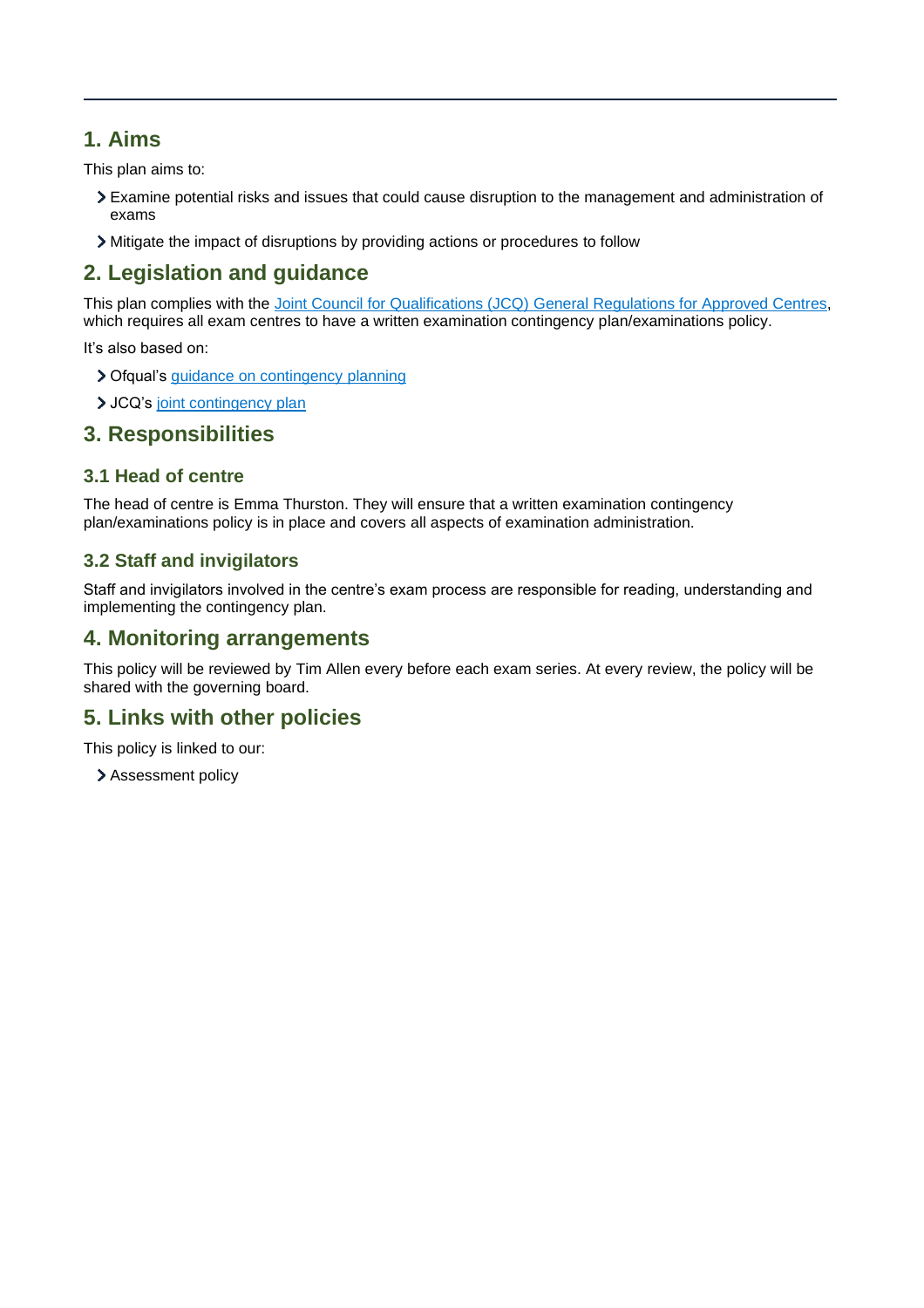# **6. Contingency plan**

The table below sets out examples of scenarios where a contingency plan may be needed to minimise risk to examination administration. These are based on the [JCQ's joint contingency plan,](https://www.jcq.org.uk/exams-office/other-documents/jcq-joint-contingency-plan/) and are consistent with [Ofqual's current contingency planning guidance.](https://www.gov.uk/government/publications/exam-system-contingency-plan-england-wales-and-northern-ireland/what-schools-and-colleges-should-do-if-exams-or-other-assessments-are-seriously-disrupted)

<span id="page-3-0"></span>

| <b>SCENARIO</b>                                                                                            | <b>WHEN TO IMPLEMENT</b>                                                                                                                                                                                                                                                                     | <b>ACTIONS</b>                                                                                                                                          | PERSON(S)<br><b>RESPONSIBLE</b> |
|------------------------------------------------------------------------------------------------------------|----------------------------------------------------------------------------------------------------------------------------------------------------------------------------------------------------------------------------------------------------------------------------------------------|---------------------------------------------------------------------------------------------------------------------------------------------------------|---------------------------------|
| Disruption of teaching time<br>in the weeks before an<br>exam – centre is closed for<br>an extended period | When the centre is closed and candidates are<br>unable to attend for an extended period during<br>normal teaching or supported study time,<br>interrupting the provision of normal teaching and<br>learning, e.g. if the centre is forced to close due to<br>increasing rates of coronavirus | > Seek advice from relevant awarding organisations<br>and JCQ                                                                                           | <b>TA</b>                       |
|                                                                                                            |                                                                                                                                                                                                                                                                                              | > Have a contingency plan to facilitate alternative<br>methods of learning, alternative venues or both                                                  |                                 |
|                                                                                                            |                                                                                                                                                                                                                                                                                              | > Offer candidates an opportunity to sit any<br>examinations missed at the next available series                                                        |                                 |
|                                                                                                            |                                                                                                                                                                                                                                                                                              | > Communicate any changes to your plans with<br>parents, carers and pupils                                                                              |                                 |
| Candidates unable to take<br>examinations because of a                                                     | In the event that candidates are unable to attend<br>examination centres to take examinations as<br>normal, e.g. sickness bug, or if they are self-<br>isolating due to coronavirus                                                                                                          | > Communicate with relevant awarding organisations<br>at the outset to make them aware of the issue                                                     | <b>Exams Officer</b>            |
| crisis – centre remains<br>open                                                                            |                                                                                                                                                                                                                                                                                              | > Liaise with candidates to identify whether the<br>examination can be sat at an alternative venue in<br>agreement with relevant awarding organisations |                                 |
|                                                                                                            |                                                                                                                                                                                                                                                                                              | > Communicate any changes to your plans with<br>parents and pupils                                                                                      |                                 |
|                                                                                                            |                                                                                                                                                                                                                                                                                              | > Offer candidates an opportunity to sit any<br>examinations missed at the next available series                                                        |                                 |
|                                                                                                            |                                                                                                                                                                                                                                                                                              | > Apply to awarding organisations for special<br>consideration for candidates where they have met<br>the minimum requirements                           |                                 |
|                                                                                                            |                                                                                                                                                                                                                                                                                              |                                                                                                                                                         |                                 |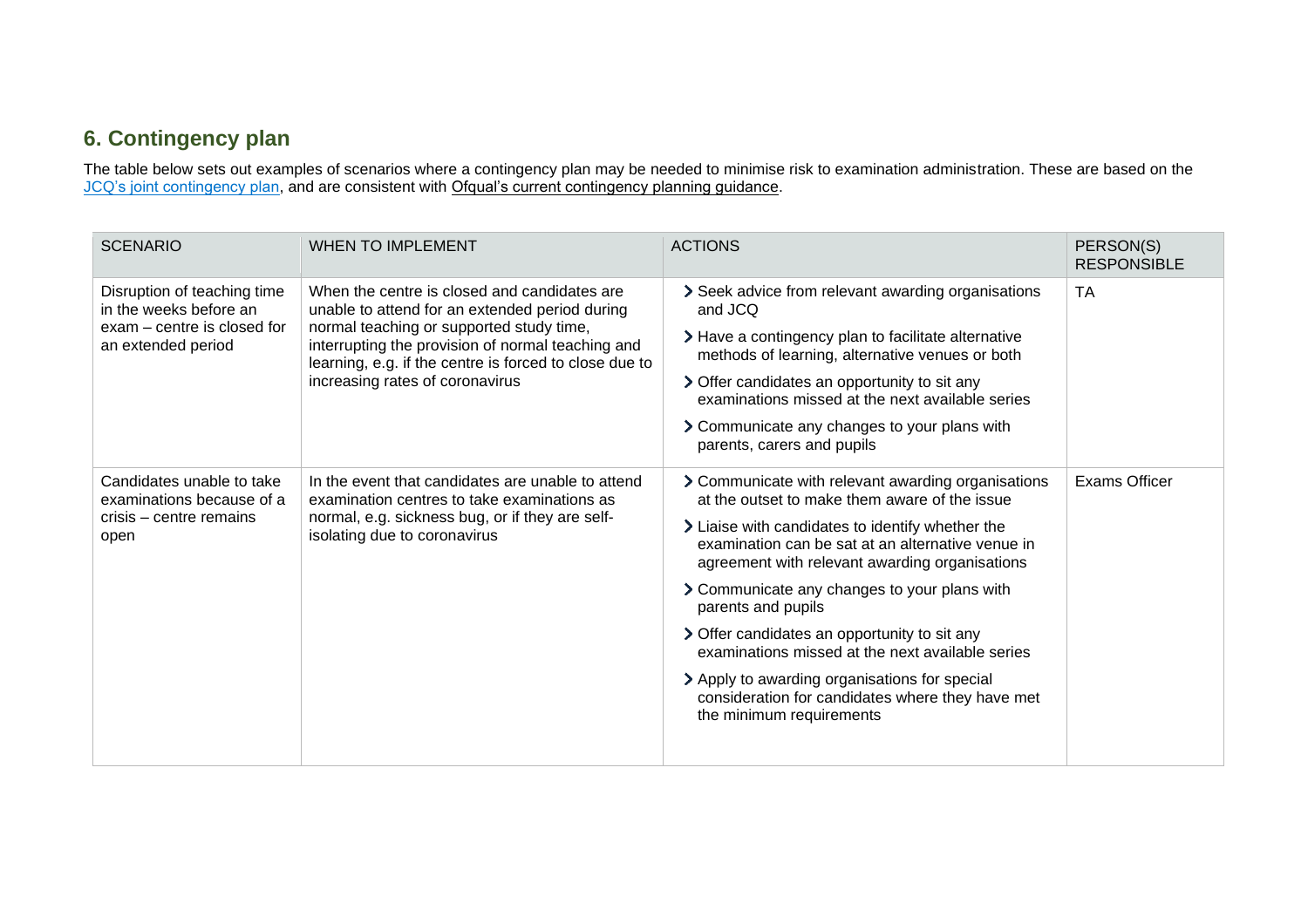| <b>SCENARIO</b>                                                        | <b>WHEN TO IMPLEMENT</b>                                                                                                                                                       | <b>ACTIONS</b>                                                                                                                                  | PERSON(S)<br><b>RESPONSIBLE</b> |
|------------------------------------------------------------------------|--------------------------------------------------------------------------------------------------------------------------------------------------------------------------------|-------------------------------------------------------------------------------------------------------------------------------------------------|---------------------------------|
| Centre is unable to open as<br>normal during the<br>examination period | In the event that the centre is unable to open as<br>normal for scheduled examinations, e.g. a fire at<br>the centre, or increasing rates of coronavirus<br>forces it to close | > Inform relevant awarding organisations as soon as<br>possible                                                                                 | <b>Exams Officer</b>            |
|                                                                        |                                                                                                                                                                                | > Refer to emergency plans and/or health and safety<br>policy, where appropriate                                                                |                                 |
|                                                                        |                                                                                                                                                                                | > Head of centre will decide whether the centre is safe<br>to open, based on advice or instructions from<br>relevant local or national agencies |                                 |
|                                                                        |                                                                                                                                                                                | > Use alternative venues in agreement with relevant<br>awarding organisations                                                                   |                                 |
|                                                                        |                                                                                                                                                                                | > Communicate any changes to your plans with<br>parents, carers and pupils                                                                      |                                 |
|                                                                        |                                                                                                                                                                                | > Apply to awarding organisations for special<br>consideration for candidates where they have met<br>the minimum requirements                   |                                 |
|                                                                        |                                                                                                                                                                                | > Offer candidates an opportunity to sit any<br>examinations missed at the next available series, if<br>possible                                |                                 |
| Disruption in the<br>distribution of examination<br>papers             | In the event that there is disruption to the<br>distribution of examination papers to centres in<br>advance of examinations                                                    | > Find out from the awarding organisation if they're<br>able to organise an alternative courier and time to<br>deliver hard copies              | <b>Exams Officer</b>            |
|                                                                        |                                                                                                                                                                                | > If the above isn't possible, you will receive electronic<br>access to papers via a secure external network                                    |                                 |
|                                                                        |                                                                                                                                                                                | > You will need to have plans in place to ensure you<br>can receive, make and store papers under secure<br>conditions                           |                                 |
|                                                                        |                                                                                                                                                                                | > As a last resort, your awarding organisation may<br>consider rescheduling the examination                                                     |                                 |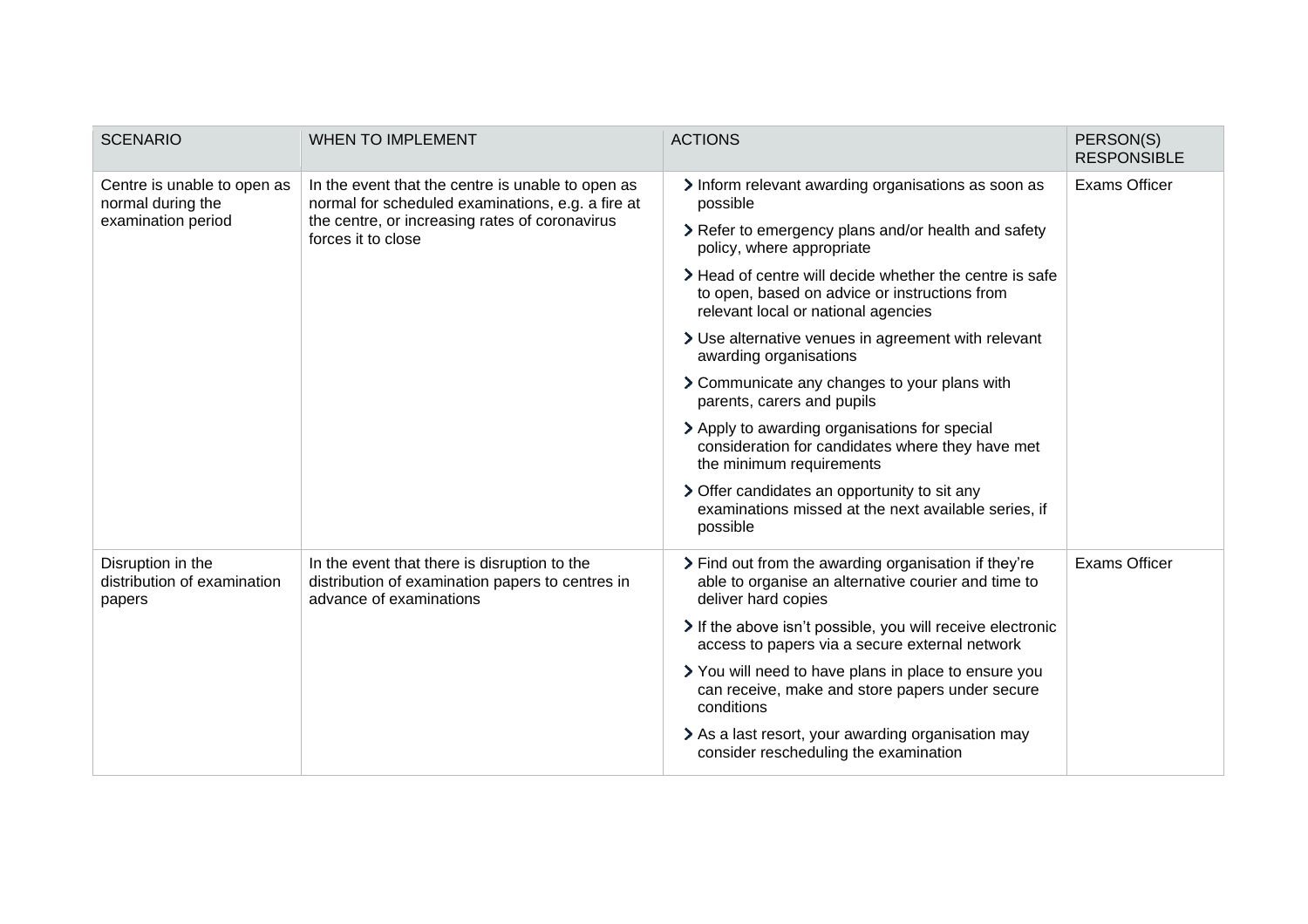| <b>SCENARIO</b>                                                         | <b>WHEN TO IMPLEMENT</b>                                                                                                                                                                                             | <b>ACTIONS</b>                                                                                                                                                                                                                               | PERSON(S)<br><b>RESPONSIBLE</b> |
|-------------------------------------------------------------------------|----------------------------------------------------------------------------------------------------------------------------------------------------------------------------------------------------------------------|----------------------------------------------------------------------------------------------------------------------------------------------------------------------------------------------------------------------------------------------|---------------------------------|
| Disruption to the<br>transportation of completed<br>examination scripts | In the event that there is a delay in normal<br>collection arrangements for completed<br>examination scripts                                                                                                         | > If your examinations are part of the national 'yellow<br>label service' or where your awarding organisation<br>arranges collections, seek advice from awarding<br>organisations and their normal collection agency<br>regarding collection | <b>Exams Officer</b>            |
|                                                                         |                                                                                                                                                                                                                      | > Only make alternative arrangements after approval<br>from the awarding organisation and make sure<br>papers are securely stored until collection                                                                                           |                                 |
|                                                                         |                                                                                                                                                                                                                      | > Ensure secure storage of completed examination<br>papers until collection                                                                                                                                                                  |                                 |
|                                                                         |                                                                                                                                                                                                                      | If your centre makes its own transportation<br>arrangements, investigate alternative arrangements<br>that comply with the JCQ's instructions for<br>conducting examinations                                                                  |                                 |
| Assessment evidence is<br>not available to be marked                    | In the event of large-scale damage to, or<br>destruction of, completed examination scripts or<br>assessment evidence before it can be marked,<br>e.g. a fire at the centre destroys completed<br>examination scripts | > Communicate this immediately to the relevant<br>awarding organisation(s), candidates and their<br>parents or carers                                                                                                                        | <b>Exams Officer</b>            |
|                                                                         |                                                                                                                                                                                                                      | > Where possible, the awarding organisation will<br>generate candidate marks based on other<br>appropriate evidence of candidate achievement                                                                                                 |                                 |
|                                                                         |                                                                                                                                                                                                                      | > Where marks cannot be generated by awarding<br>organisations, candidates may need to retake<br>affected assessment in a subsequent assessment<br>series                                                                                    |                                 |